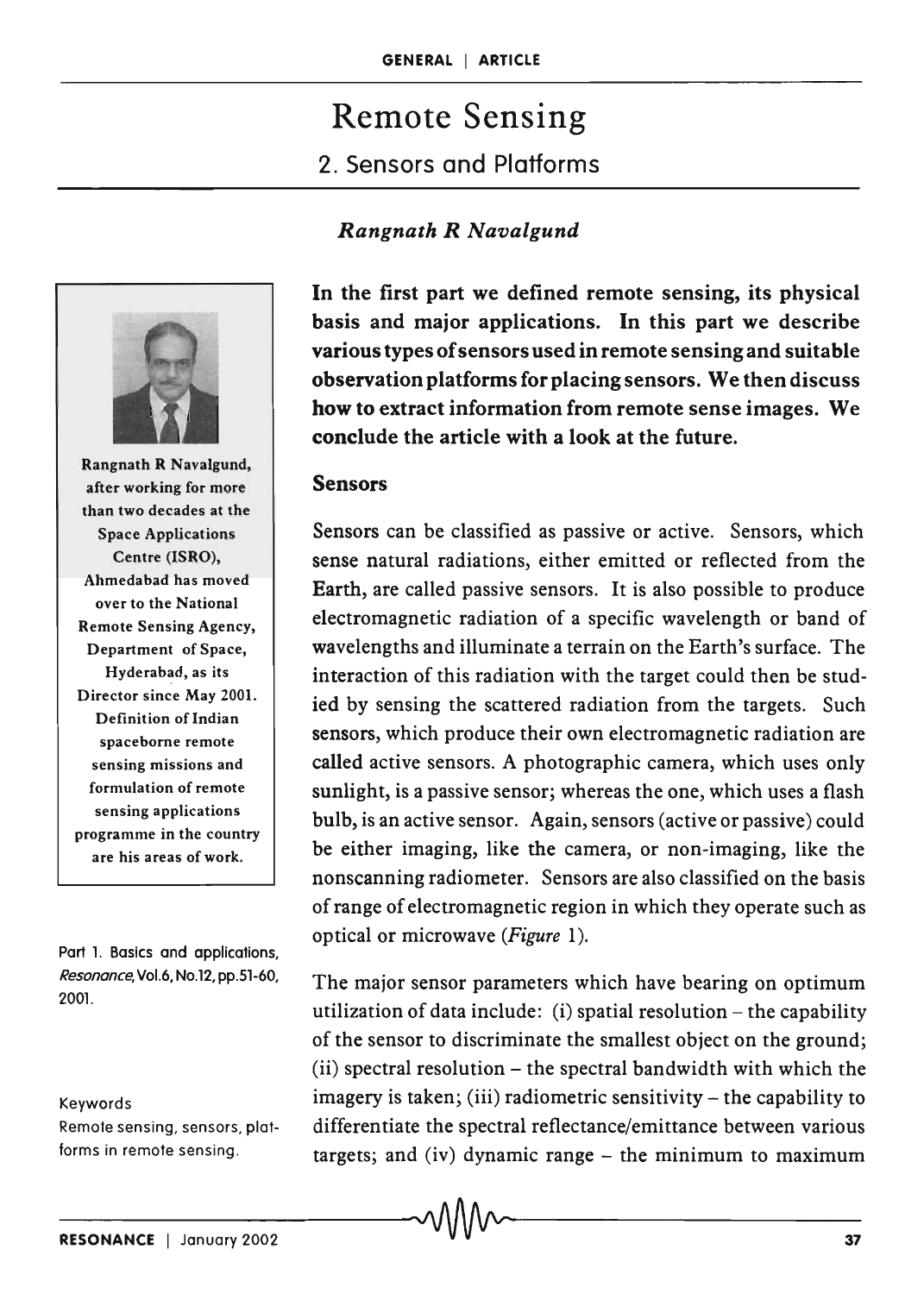Figure 1. Classification of sensors.



reflectance that can be faithfully measured. In addition, the sensor should produce imagery with geometric fidelity. Repetitivity, or at what time interval same area gets imaged by the sensor is another important parameter of the sensor-orbit system. It is not possible to simultaneously get the best of all parameters. Hence trade-off between various parameters is required to realise a sensor system. Various types of sensors generally used in Earth observation are described briefly.

#### *Photographic and Television Cameras*

Photographic cameras are the oldest and probably the most widely used imaging systems. They have been successfully used from aircraft, balloons, manned and unmanned spacecraft. A multiband camera enables simultaneous photography of a ground scene in more than one spectral band. Some of the limitations of photographic cameras are their limited spectral response (only up to  $\sim 0.9 \,\mu\text{m}$ ) and dynamic range, non-amenability to digital processing and problems associated with reproducibility of the quality of the imagery. Television cameras were the first imaging systems used in space to get the imagery of the Earth telemetered down as electrical signals.

Photographic cameras are the oldest and probably the most widely used imaging systems.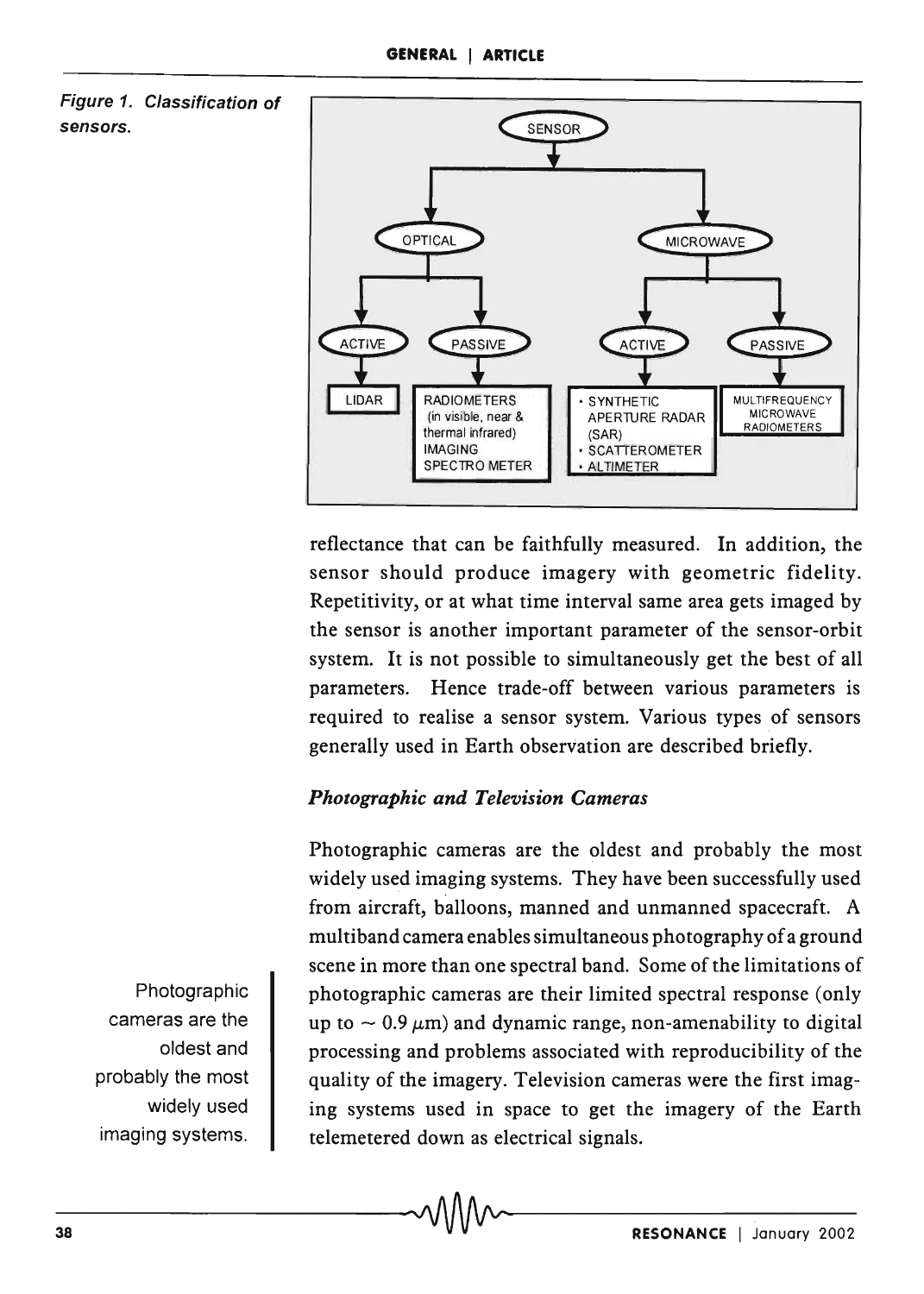

#### *Optical Mechanical Scanners*

In case of an optical mechanical scanner, the radiation emitted (or reflected) from the scene is intercepted by a scan mirror, which diverts the radiation to a collecting telescope ( $Figure 2$ ). The telescope focuses the radiation to a detector. The detector receives radiation from an area on the ground (picture elements or pixel), defined by the detector size and focal length of the telescope. By rotating the scan mirror which is normally inclined at 45° to the optical axis, the detector starts looking at the adjacent pixels on the ground. Thus, by the scan mirror rotation/oscillation, radiation is received and measured from a continuous line of length corresponding to the total scan angle. If such an instrument is mounted on a moving platform (aircraft or spacecraft) with the optical axis parallel to the platform motion, the motion of the platform produces successive scan lines, giving a contiguous imagery. In case of a multispectral scanner (MSS), the energy collected by the telescope is channeled to a spectral dispersing system (spectrometer) to be registered in different spectral bands. Typical instruments using this principle include LANDSAT MSS and TM and the very high resolution radiometer onboard INSAT.

Figure 2. Principle of operation of a line scanner.

> In case of an optical mechanical scanner, the radiation emitted (or reflected) from the scene is intercepted by a scan mirror, which diverts the radiation to a collecting telescope.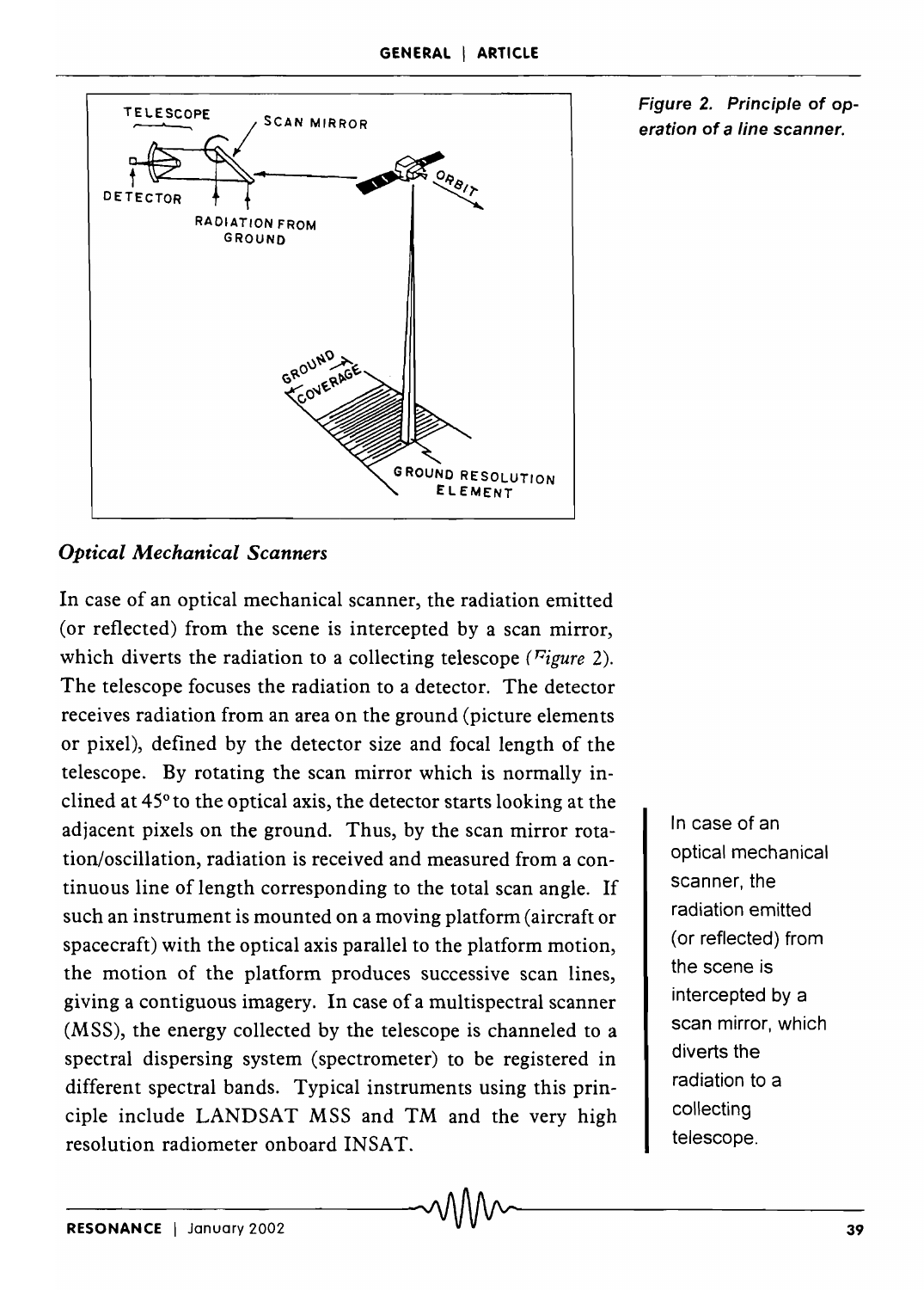

#### Figure 3. Principle of operation of a LlSS camera.

In this system, the basic sensor is a linear array of solid-state detectors. The optics focuses a strip of terrain in the cross track direction on to the sensor array. The image from each detector is stored and shifted out sequentially to get a video signal. The motion of the platform produces successive scan lines, thereby producing a two-dimensional picture *(Figure* 3). The spatial resolution primarily depends on the number of photo detectors available in a linear array and the required swath. Such sensors are expected to give a resolution of a few tens of

metres even from geostationary altitudes. Currently a number of aircraft and spacecraft imaging systems including Indian remote sensing satellites are operating using CCDs. Sensors are also being developed to make spectroscopic measurement with very fine spectral resolution  $(< 0.001 \mu m)$  giving continuous coverage of the spectral region of interest to provide additional information on vegetative stress, mineral composition, etc.

#### *LIDAR*

With advancement of high power laser technology in the optical and IR region, active laser remote sensing is promising new means of obtaining useful information on Earth and its environment, especially related to atmospheric constituents and phenomenon. The laser system used for remote sensing is referred to as LIDAR (acronym for light detection and ranging, similar to RADAR).

The laser system used for remote sensing is referred to as light detection and ranging (LIDAR).

#### *Passive Microwave Radiometer*

Microwave radiometers are passive sensors used to measure the emitted energy. The emitted energy is collected by a suitable antenna. The signal is represented as an equivalent temperature, that is, the temperature of a black body source which would produce the same amount of signal in bandwidth of the system.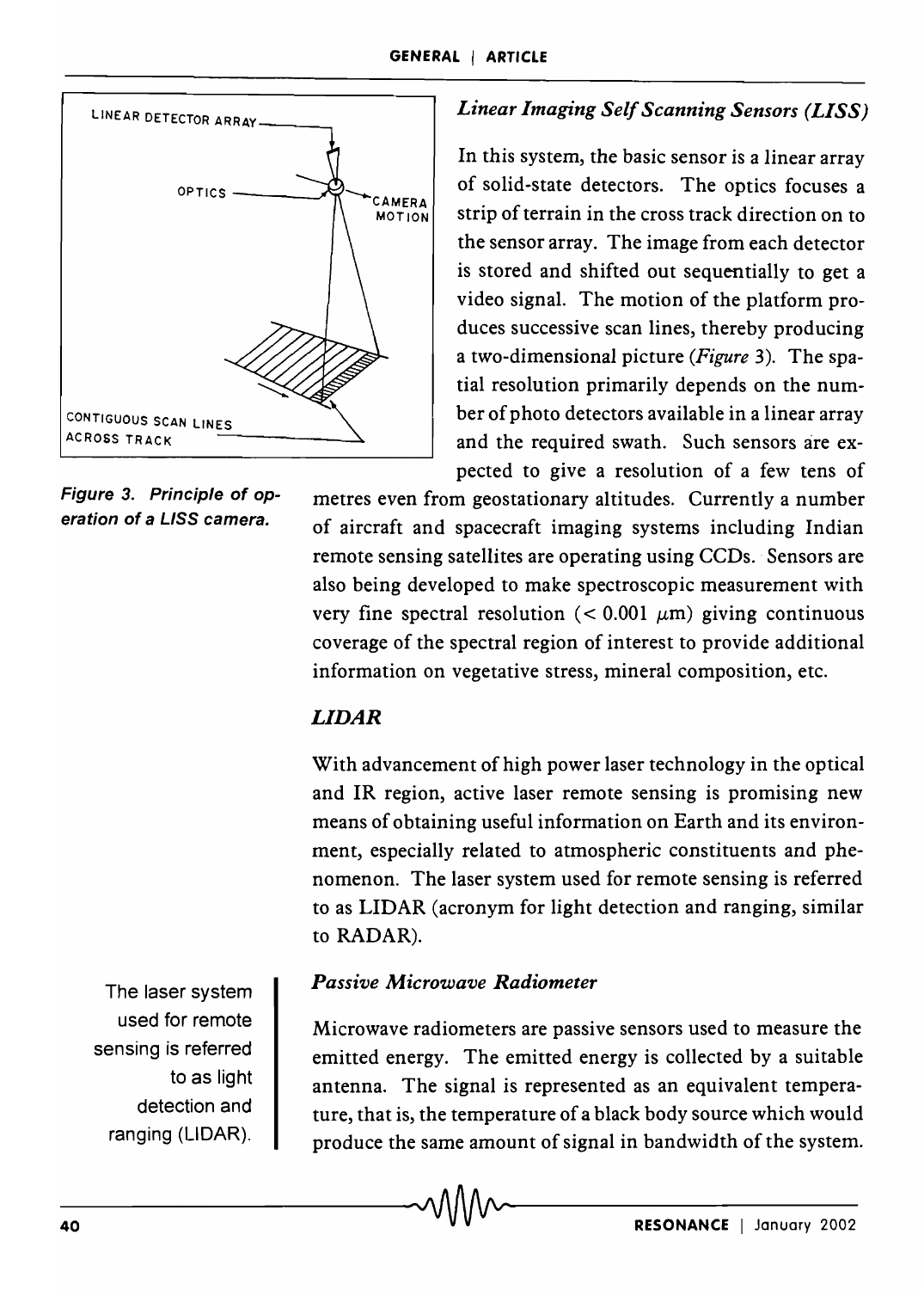The power received by the radiometer is proportional to the product of the absolute physical temperature  $(T)$  and emissivity (e). e *T* is referred to as brightness temperature. If the microwave radiometer is used in a scanning mode similar to the optical scanner, passive microwave imaging is possible. Scanning may be done either by a mechanical drive of the antenna or by electronically scanning a phased array. IRS-P4 (Oceansat-l) carried such a multifrequency microwave scanning radiometer. Generally spatial resolutions obtained are coarse (kms).

#### *Microwave Active Sensors*

Side looking airborne radar (SLAR) was the first active sensor used to produce imagery of the terrain from the backscattered microwave radiation. The antenna mounted sideways on an aircraft transmits a pulsed microwave energy which illuminates the ground. The return signal is received by the same antenna and is processed either on board or on ground. The radar returns scattered rays back from different points in the field of view and are separated in phase at the radar receiver. Scattered energy depends on the radar cross-section of the target, the wavelength, the slant range and the radiation pattern. The spatial resolution of a SLAR at a certain height and look angle is controlled by two independent system parameters, namely, pulse duration for range resolution  $(R)$ , and antenna length for azimuth resolution. SLAR cannot produce fine resolution radar imagery from satellite altitudes. Synthetic aperture radar (SAR) overcomes this problem.

#### *Platforms*

The sensor systems need to be placed on suitable observation platforms. They can be stationary or mobile depending upon the needs of observation and constraints. For an imaging system, in general, the spatial resolution becomes poorer as the platform height increases, but the area coverage increases. Thus a trade off between the resolution and synoptic view is necessary in choosing the platform altitude. Further the platform's ability Side looking airborne radar (SLAR) was the first active sensor used to produce imagery of the terrain from the backscattered microwave radiation.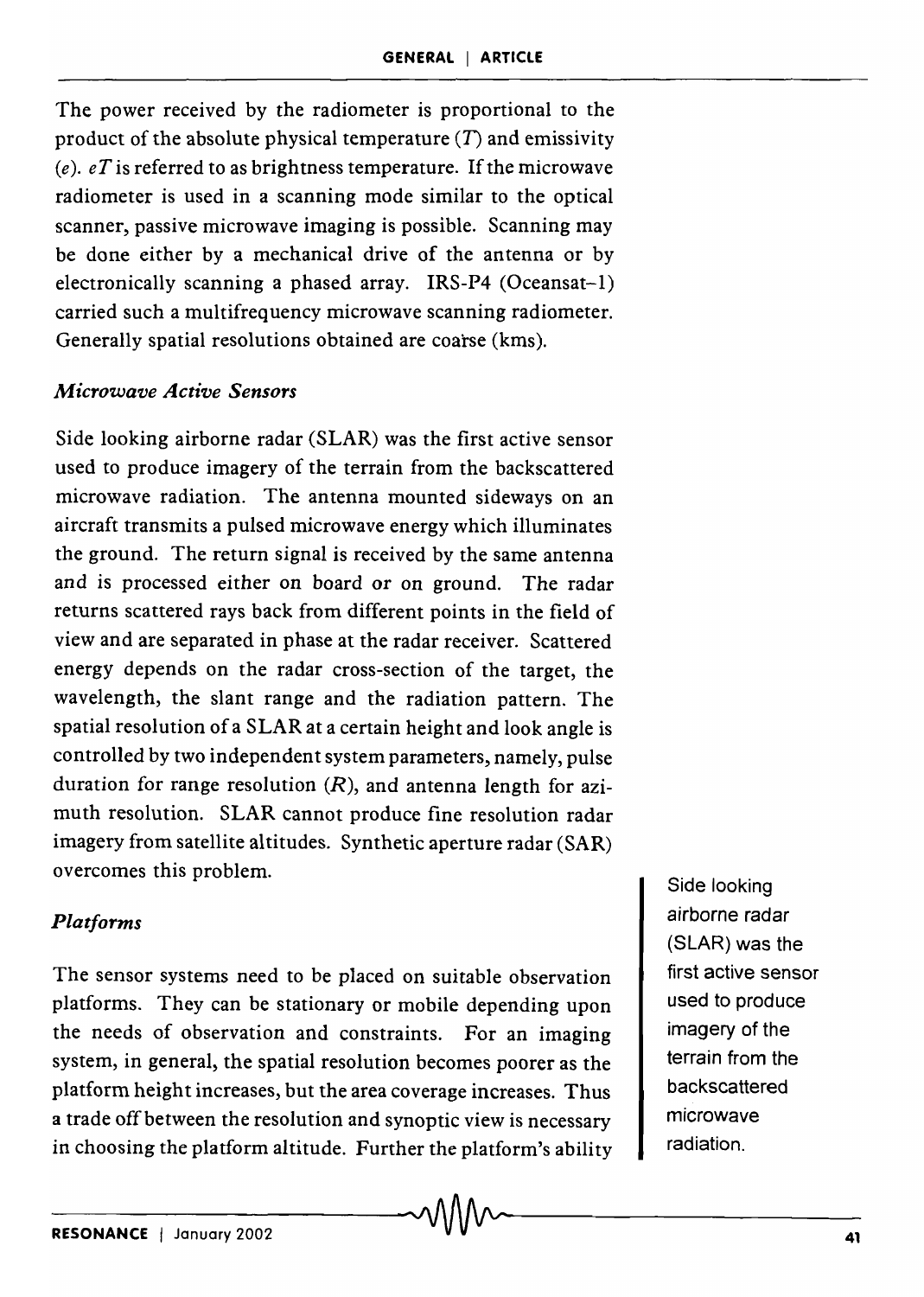Aircrafts are mainly useful for surveys of local or limited regional interest.

to support the sensor, in terms of weight, volume, power, etc., and its stability have to be considered. Though aircraft, balloons, rockets and satellites have been used as platforms, the most extensively used are aircrafts and satellites.

Aircrafts are mainly useful for surveys of local or limited regional interest. One of the major advantages is their ability to be available at a particular location at a specified time. They can be used at low altitudes  $(-1 \text{ km})$  to few tens of kilometres depending on aircraft. Currently there are aircrafts fitted with multiple sensors, capable of observations covering the whole range of the electromagnetic spectrum. The major limitation is the high cost for global coverage and even for regional coverage on repetitive basis.

Earth observation from a satellite platform provides a synoptic view of a large area, which is very useful for understanding interrelationships between various features; further it can be made under known solar zenith angle, providing similar illumination conditions. Another major advantage of satellite is its ability to provide repetitive observations of the same area with intervals of a few minutes to a few weeks, depending on the sensor and orbit. This capability is very useful to monitor dynamic phenomena such as cloud evolution, vegetation cover, snow cover etc. Spacecraft consists mainframe, power, thermal, altitude and orbit control, telemetry, tracking and command systems, etc. besides the payload (sensor).

# **Orbits**

Two types of spacecraft orbits are possible: (i) geostationary and (ii) near earth orbit *(Figure* 4). For a satellite orbiting in the equatorial plane of Earth from west to east at about 36000 km above the Earth, the period of revolution of satellite exactly coincides with that of the rotation of the Earth about its own axis. Thus the satellite appears stationary with respect to the Earth. Such an orbit is called geostationary. Geostationary satellites are extensively used for communication and meteoro-

A major advantage of satellite is its ability to provide repetitive observations of the same area with intervals of a few minutes to a few weeks, depending on the sensor and orbit.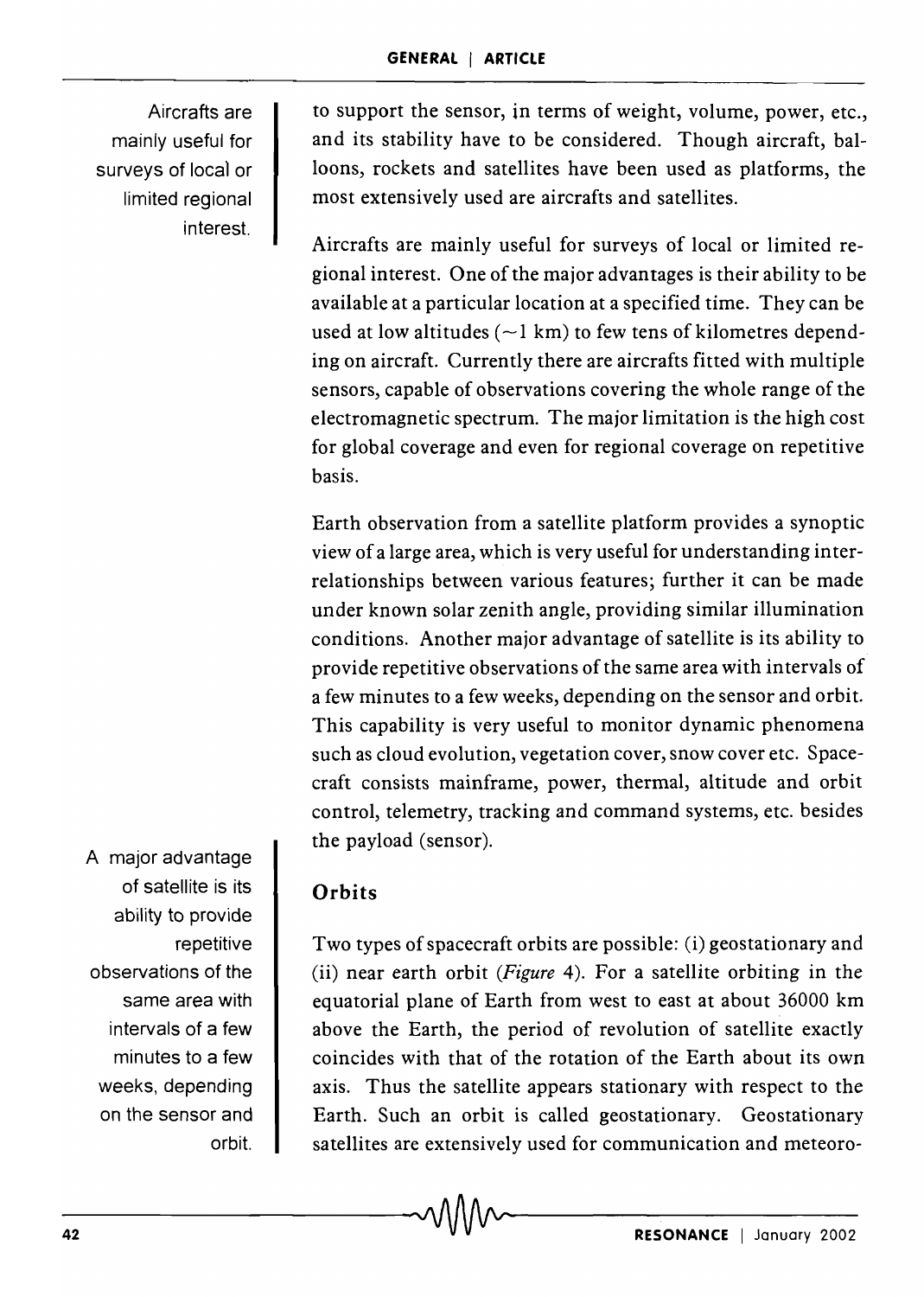logical observations. Due to the large distance from Earth, high resolution imaging from geostationary satellites is difficult. Resolution of about a kilometre has been successfully obtained from a number of geostationary satellites, including INSAT-2E.

Near-Earth orbit height varies from a few hundred kilometres to several thousand kilometres. Most useful orbit in this cat-

egory for remote sensing is the circular, near polar, sun-synchronous orbit. In a sun-synchronous orbit, all points at a given latitude (say on a descending pass) will have the same local mean solar time. Further, the ground trace of the sun-synchronous satellite can be made to recur over a scene exactly at intervals of fixed number of days by maintaining the height of the orbit to a close tolerance, thus ensuring repetitive observations of a scene at the same local time. However, it should be noted that the solar zenith angle changes due to seasonal variations cannot be eliminated. Polar orbits facilitate global coverage and circularity ensures that spatial resolution is maintained.

## Data Reception and Preprocessing of Satellite Data

When the satellite passes over the required area the sensors/ cameras mounted on the spacecraft acquire data of the area and convert them in to digital data. The digital data thus collected are then beamed to the ground. The ground stations consisting of antennae and reception systems receive these signals beamed by the satellites and are recorded on to magnetic media using computers. The data thus received is preprocessed using special software to produce computer compatible tapes and visual products for further analysis and interpretation.

## How does one Extract Information from Spaceborne Images?

The Earth surface as seen by the camera in different wavelengths, (reflected, scattered and or emitted) is provided either



Figure 4. Near-earth polar and geosynchronous orbits.

> Most useful orbit in this category for remote sensing is the circular, near polar, sunsynchronous orbit.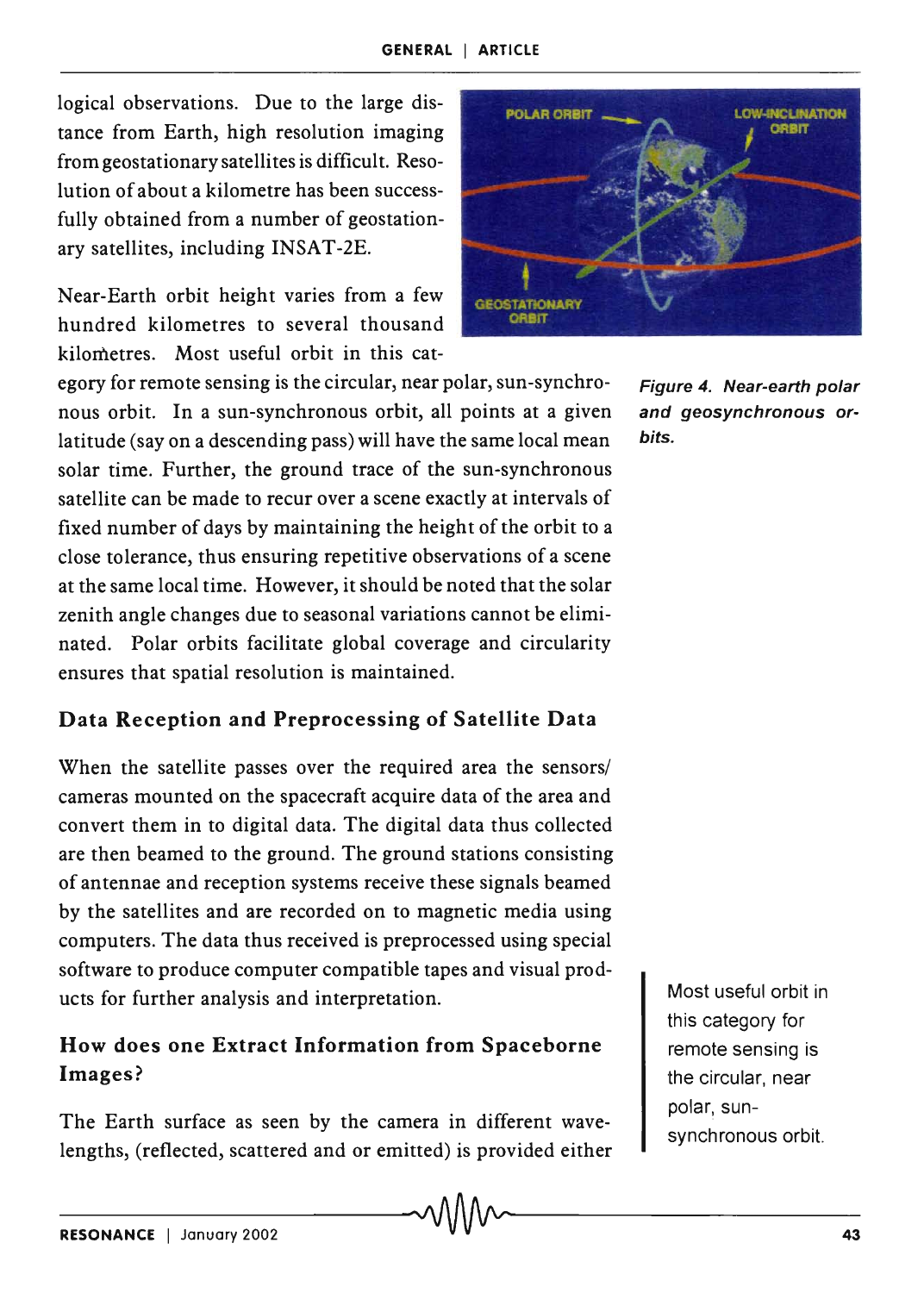False colour composite is a visual data product generated by assigning red, green and blue colour to images taken in near infrared, red and green spectral bands and composited.

in the form of a digital tape or a photographic product. Such a product is radiometrically corrected, geometrically, registered to a reference scheme and properly annotated. Interpretation of such a product for deriving information on the Earth surface requires, understanding of spectral signatures of different Earth surface features, apriori knowledge of the ground and subject experience. On many occasions, it is necessary to study images taken at two different times/seasons to discriminate objects. Interpretation also makes use of texture, association, shape and size characteristics of the objects for identification. Digital image processing techniques predominantly use magnitude of reflected/emitted radiation of objects at different spectral bands to identify and classify objects. Let us illustrate this process taking examples of land and water resources.

#### Land Resources

Agricultural area having standing crops appears in red tone in view of the high infrared reflectance of vegetation in the false colour composite (FCC). False colour composite is a visual data product generated by assigning red, green and blue colour to images taken in near infrared, red and green spectral bands and composited. Hence, vegetation is seen in red tone in view of its high NIR reflectance. Different shades within this tone may indicate different growth stages, density of crop, its variety, cultural practices, percent of soil cover, etc. Dense forest areas appear in dark red tone at all times of the year, if it is evergreen type. Fallow lands, bereft of any vegetation would give cyan tone. One could also distinguish long fallow from the current fallow by studying images of different seasons/years.

Wasteland categories are distinctly identifiable on the satellite images due to their characteristic pattern, association and signatures. Land with or without scrub appears like crop land in kharif season image and like 'fallows' in rabi season image. Sandy areas due to their high reflectivity would appear in white tone. Gullied/ravinous lands are identified by their pattern and association with river/stream systems. Barren rocky areas and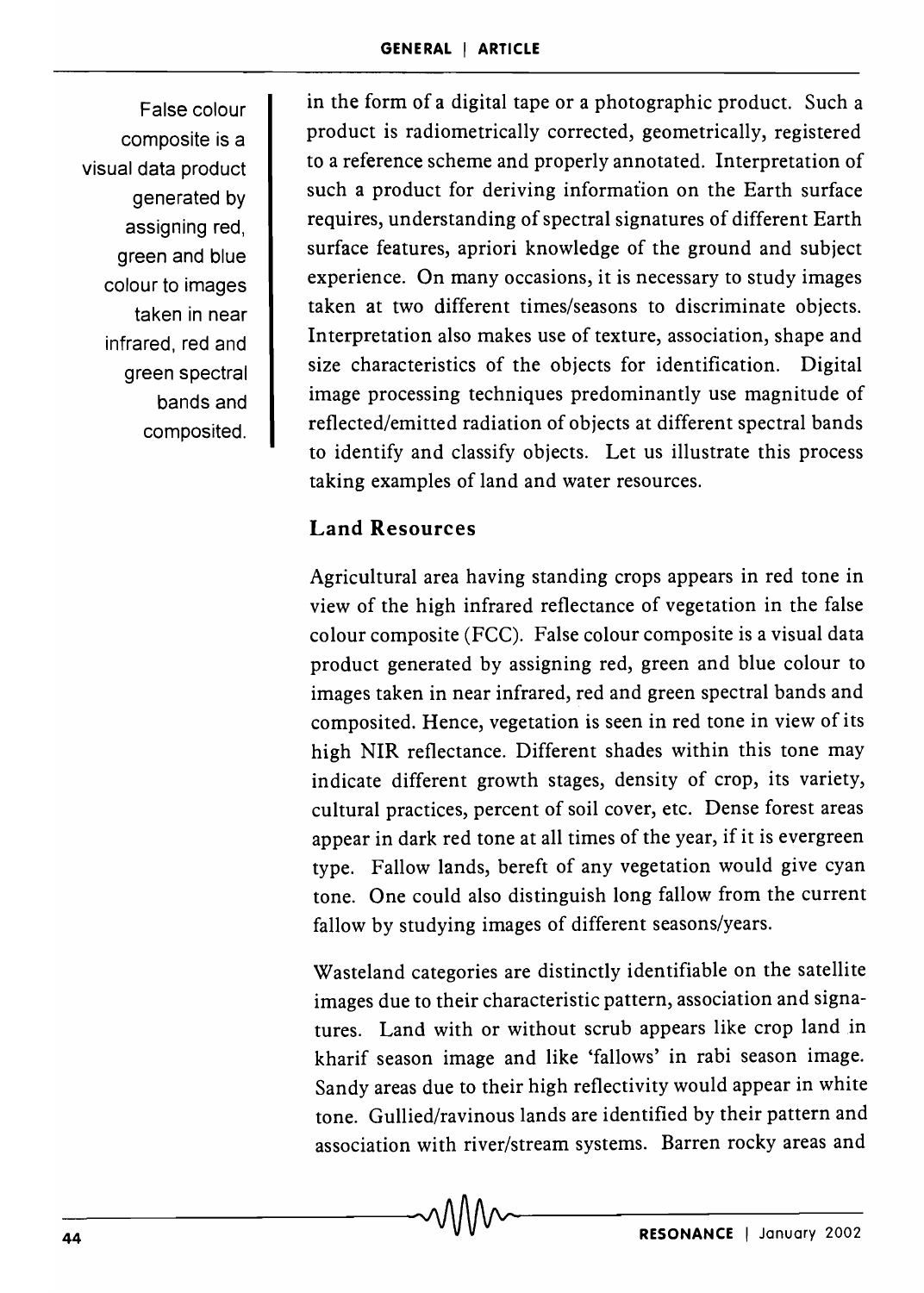stony pavements are discriminated because of their characteristic spectral response.

#### Water Resources

Surface waterbodies are easily identifiable on RS images through their dark blue tone resulting from absorption of infrared radiation by water. Geometrically registered images of different dates/season provide information on the spread of a surface waterbody, be it a village pond, lake or a reservoir. Volume of available water can be inferred by studying area-capacity curves. Presence of suspended sediment (turbidity) and aquatic vegetation in the waterbody can also be inferred from the images.

Occurrence of ground water at any place is a consequence of the interaction of climatic, geologic, hydrologic and topographic factors. Search for ground water depends on locating the most promising zones having good porosity and permeability. Some of the indicators of ground water occurrence such as intersection of lineaments, fractures, faults, dykes, valley fills, abandoned and paleo channels, flood plains, areas of anomalous vegetation growth can be identified on the images *(Figure* 5). Images also facilitate delineation of watershed/subwatershed boundaries, and provide information on drainage pattern, landforms and land use information pertaining to the watersheds.

#### Future Perspectives

Brief scenario of space technology development and applications discussed so far gives an idea of the tremendous role played by remote sensing in national development in the country today. Of course, there are several improvements required in the quality of details/information provided by space technology. Some of the data needs felt acutely by the user community are: i) improved spatial resolution (2-3m) of RS data to provide terrain details on cadastral level

Figure 5. FCC and true colour images showing fractures, flood plain and linear ridges.